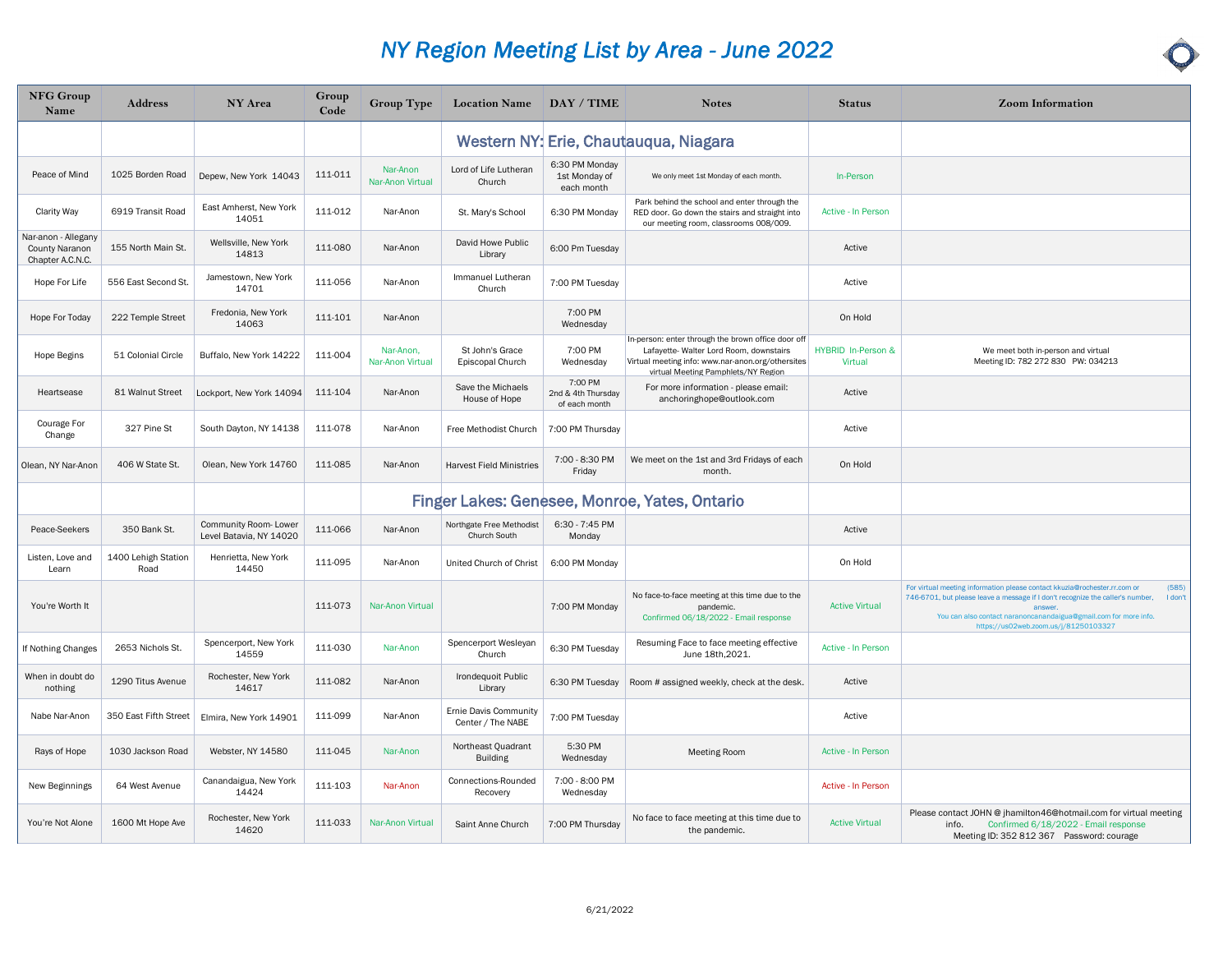| <b>NFG Group</b><br>Name                      | <b>Address</b>      | <b>NY Area</b>                                 | Group<br>Code | <b>Group Type</b>            | <b>Location Name</b>                      | DAY / TIME                 | <b>Notes</b>                                                                                                                                                 | <b>Status</b>          | <b>Zoom Information</b>                                                                                                                           |
|-----------------------------------------------|---------------------|------------------------------------------------|---------------|------------------------------|-------------------------------------------|----------------------------|--------------------------------------------------------------------------------------------------------------------------------------------------------------|------------------------|---------------------------------------------------------------------------------------------------------------------------------------------------|
| Finger Lakes Nar-<br>Anon                     | 166 Main Street     | Penn Yan, New York<br>14527                    | 111-050       | Nar-Anon                     | Penn Yan United<br>Methodist Church       | 7:00 PM Thursday           |                                                                                                                                                              | Active                 |                                                                                                                                                   |
| Keep Coming Back                              | 990 Manitou Rd      | <b>Hilton, NY 14468</b>                        | 111-034       | Nar-anon                     | First Bible Baptist<br>Church             | 8:30 AM Saturday           |                                                                                                                                                              | Active                 |                                                                                                                                                   |
|                                               |                     |                                                |               |                              |                                           |                            | Central NY: Cayuga, Onondaga, Madison, Oneida                                                                                                                |                        |                                                                                                                                                   |
| Soul Searchers                                | 126 S. Terry Road   | Syracuse, NY 13219                             | 111-057       | Nar-Anon<br>Nar-Anon Virtual | Robinson Memorial<br>Church               | 7:00 PM Monday             | <b>HYBRID reported by NY Region</b>                                                                                                                          | <b>Active - HYBRID</b> | Meeting ID: 212 121 826 Password 791903<br>" not changed on WSO 6-22-2022"                                                                        |
| <b>Hopeful Hearts</b>                         | 4112 E Genesee St.  | Dewitt, NY 13224                               | 111-067       | Nar-Anon Virtual             | Holy Cross Church                         | 7:00 PM<br>Wednesday       | No face to face meeting at this time due to<br>the pandemic.                                                                                                 | <b>Active Virtual</b>  | Please contact Crust1015@gmail.com for virtual meeting info.<br>Meeting ID: 212 121 826 Password: 791903<br>Confirmed 11/16/2021 - Email response |
| The Equality Group                            | 1676 Sunset Ave     | Utica, New York 13502                          | 111-079       | Nar-Anon                     | Faxton Hospital - Clinic                  | 5:00 - 6:30 PM<br>Saturday | We meeting in the Weaver Room.                                                                                                                               | Active                 |                                                                                                                                                   |
|                                               |                     |                                                |               |                              |                                           | Southern Tier: Binghamton  |                                                                                                                                                              |                        |                                                                                                                                                   |
| <b>Healing Starts Here</b>                    | 340 Prospect Street | Binghamton, New York<br>13905                  | 111-094       | Nar-Anon                     | Voices Recovery Center   1:00 PM Saturday |                            |                                                                                                                                                              | On Hold                |                                                                                                                                                   |
|                                               |                     |                                                |               |                              |                                           |                            | North Country: Lewis, Essex, Clinton, Jefferson                                                                                                              |                        |                                                                                                                                                   |
| Our Own Recovery                              | 148 Co Rd 23        | Harrisville, New York<br>13648                 | 111-088       | Nar-Anon                     | Pitcairn Wesleyan<br>Church               | 5:00 PM Sunday             |                                                                                                                                                              | Active                 |                                                                                                                                                   |
| Ticonderoga New<br>Beginnings                 | 173 Lord Howe St.   | Ticonderoga, NY 12883                          | 111-069       | Nar-Anon                     | The Drug Prevention<br>Center             | 6:00 PM Monday             | We do not meet on holidays.                                                                                                                                  | On Hold                |                                                                                                                                                   |
| NNY Nar-Anon                                  | 241 State Street    | Watertown, New York<br>13601                   | 111-086       | Nar-Anon                     | Anchor Recovery Center<br>of NNY          | 5:00 PM Tuesday            |                                                                                                                                                              | Active                 |                                                                                                                                                   |
|                                               |                     |                                                |               |                              |                                           |                            | Capital District: Albany, Columbia, Greene, Montgomery                                                                                                       |                        |                                                                                                                                                   |
| Living With Hope                              | 37 Division St.     | Amsterdam, New York<br>12010                   | 111-100       | Nar-Anon                     | Saint Ann's Church                        | 6:30 PM Monday             |                                                                                                                                                              | Active                 |                                                                                                                                                   |
| Serenity In<br>Numbers                        | 2 Milo Street       | Hudson, New York 12534                         | 111-090       | Nar-Anon<br>Nar-Anon Virtual |                                           | 7:00 PM Monday             | Please contact<br>hudson.ny.naranon@gmail.com for virtual<br>meeting info                                                                                    | <b>Active - HYBRID</b> | We meet both in Person and also virtual.<br>Confirmed 06/18/2021 - Email response                                                                 |
| Never Alone                                   | 31 Vly Road         | Colonie, New York 12205                        | 111-008       | Nar-Anon                     | Capital Church                            | 7:00 PM Tuesday            |                                                                                                                                                              | Active                 |                                                                                                                                                   |
| <b>Healing Springs</b><br><b>Family Group</b> | 175 5th Avenue      | Saratoga Springs, New<br>York 12866            | 111-084       | Nar-Anon                     | <b>United Methodist</b><br>Church         | 7:00 PM Tuesday            |                                                                                                                                                              | Active                 |                                                                                                                                                   |
| Steps To Hope                                 | 144 Main Street     | South Glens Falls, New<br>York 12803           | 111-053       | Nar-Anon                     | The Moreau Community<br>Center            | 7:00 PM<br>Wednesday       |                                                                                                                                                              | Active                 |                                                                                                                                                   |
| Journey of Hope                               | 40 McBride Rd.      | Mechanicville, NY 12118                        | 111-060       | Nar-Anon                     | St. Luke's On The Hill                    | 7:00 PM Thursday           |                                                                                                                                                              | Active                 |                                                                                                                                                   |
| Steps of Hope                                 | 125 High Rock Ave   | Saratoga Springs, New<br>York 12866            | 111-096       | Nar-Anon                     | <b>Healing Springs</b><br>Suite 105       | 10:00 AM Saturday          |                                                                                                                                                              | Active                 |                                                                                                                                                   |
|                                               |                     |                                                |               |                              |                                           |                            | <b>Westchester and Putnam Counties</b>                                                                                                                       |                        |                                                                                                                                                   |
| Just For Today                                |                     | 100 Underhill Street   Yonkers, New York 10710 | 111-047       | Nar-Anon                     | St. John's Episcopal<br>Church            | 7:30 PM Tuesday            | Face mask requirements, and we will<br>practice social distancing.<br>Park in the lot next to the church. Meeting at<br>The Butler Nursery School (red door) | Active - In Person     | Confirmed 06/18/2022 - Email response                                                                                                             |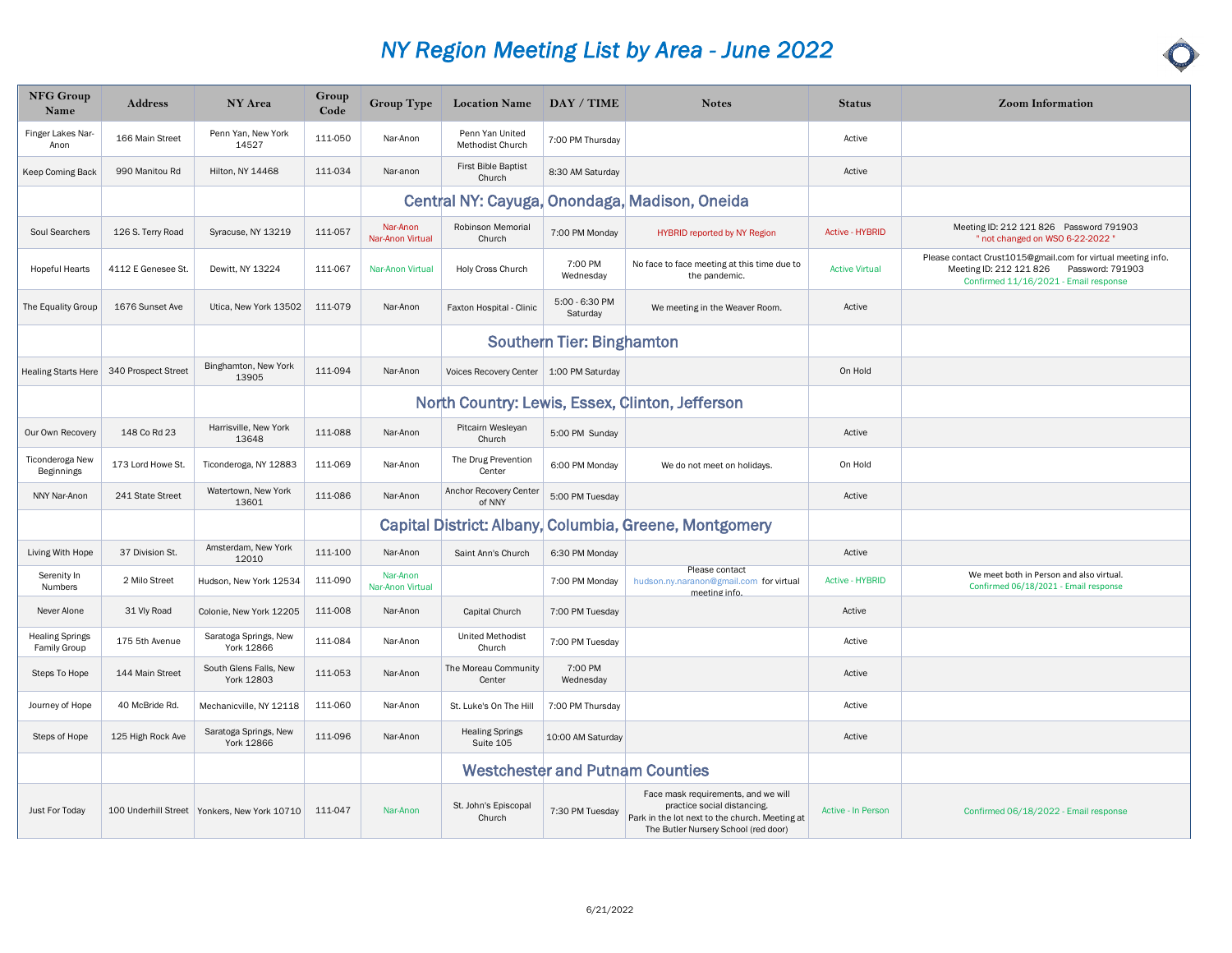| <b>NFG Group</b><br>Name           | <b>Address</b>       | <b>NY Area</b>                   | Group<br>Code | <b>Group Type</b> | <b>Location Name</b>                                     | DAY / TIME                  | <b>Notes</b>                                                                                                                                         | <b>Status</b>           | <b>Zoom Information</b>                                                                                                                                                                                                                                                                                                                                            |
|------------------------------------|----------------------|----------------------------------|---------------|-------------------|----------------------------------------------------------|-----------------------------|------------------------------------------------------------------------------------------------------------------------------------------------------|-------------------------|--------------------------------------------------------------------------------------------------------------------------------------------------------------------------------------------------------------------------------------------------------------------------------------------------------------------------------------------------------------------|
| New Beginnings                     | 2103 Route 6         | Brewster, New York<br>10509      | 111-003       | Nar-Anon          | Trinity Lutheran Church                                  | 7:00 PM<br>Wednesday        | We are surspending in-person meeting until<br>further notice due to Covid                                                                            | On Hold                 |                                                                                                                                                                                                                                                                                                                                                                    |
| <b>Saturday Night</b><br>Survivors | 32 Massatoa Rd.      | Yonkers, New York 10710          | 111-043       | Nar-Anon          | St. Eugene Rectory                                       | 7:00 - 8:15 PM<br>Saturday  | Open Meeting   Turn off Central Park Ave.<br>Cir. Seneca & Massatoa Rd.                                                                              | On Hold                 | Password: 589276<br>Meeting ID: 847 8429 9134                                                                                                                                                                                                                                                                                                                      |
|                                    |                      |                                  |               |                   |                                                          |                             | Hudson Valley: Sullivan, Ulster, Dutchess, Orange, Rockland                                                                                          |                         |                                                                                                                                                                                                                                                                                                                                                                    |
| New Beginnings                     | 55 Wilbur Blvd.      | Poughkeepsie, New York<br>12603  | 111-028       | Nar-Anon          | St. John's Evangelical<br>Church                         | 7:15 PM Monday              | Open Meeting   Room 209.                                                                                                                             | Active                  |                                                                                                                                                                                                                                                                                                                                                                    |
| Highway to Hope                    | 94-96 Main St.       | Chester, New York 10918          | 111-007       | Nar-Anon          | The First Presbyterian<br>Church                         | 7:30 PM Tuesday             |                                                                                                                                                      | Active                  |                                                                                                                                                                                                                                                                                                                                                                    |
| Seeking Serenity                   | 70 Scofield Street   | Walden, New York 12586           | 111-092       | Nar-Anon          | First Reformed Church                                    | 7:30 PM<br>Wednesday        | There will be no meeting on the last<br>Wednesday of every month<br>Entrance on Church Street.                                                       | Active - In Person      |                                                                                                                                                                                                                                                                                                                                                                    |
| Courage to Change                  | 25 Smith St.         | Nanuet, NY 10954                 | 111-058       | Nar-Anon Virtual  | Nanuet Pavillion                                         | 7:45 PM<br>Wednesday        | No face-to-face meeting at this time due to<br>the pandemic.                                                                                         | Active                  | Please contact 845 222 6402 for virtual meeting information.<br>Reported by Suffolk/Nassau Area 06/17/2021<br>" not changed on WSO 6-22-2022"                                                                                                                                                                                                                      |
| Poughkeepsie NFG                   | 55 Wilbur Blvd       | Poughkeepsie, NY 12603           | 111-029       | Nar-Anon          | St. John's Evangelical<br>Church                         | 7:15 PM Thursday            |                                                                                                                                                      | Active                  |                                                                                                                                                                                                                                                                                                                                                                    |
|                                    |                      |                                  |               |                   |                                                          | <b>Bronx</b>                |                                                                                                                                                      |                         |                                                                                                                                                                                                                                                                                                                                                                    |
| New Light                          | 1082 Edison Avenue   | Throgs Neck, New York<br>10465   | 111-041       | Nar-Anon Virtual  | St. Benedicts Church                                     | 7:00 - 8:15 PM<br>Wednesday | No face to face meeting at this time due to<br>the pandemic. Please contact 929 205<br>6099 for virtual meeting info.                                | <b>Active - Virtual</b> | ID: 846 1750 5642<br>PW: Bronx<br>One tap mobile<br>+19292056099,,84617505642# US[New York] +13017158592,,84617505642# US[Washington DC]<br>Dial your Location<br>+1 929 205 6099 us [New York]<br>+1 301 715 8592 US [Washington DC] +1 312 626 6799 US [Chicage]<br>+1 253 215 8782 US [Tacoma]<br>+1 346 248 7799 US [Houston]<br>+1 669 900 6833 US (San Jose) |
|                                    |                      |                                  |               |                   |                                                          | <b>Manhattan</b>            |                                                                                                                                                      |                         |                                                                                                                                                                                                                                                                                                                                                                    |
| New Beginnings                     | 239 West 49th Street | New York, New York<br>10019      | 111-042       | Nar-Anon Virtual  | St. Malachy's Church                                     | 6:15 PM Tuesday             | No face to face meeting at this time due to<br>the pandemic. Please contact<br>nycnaranon@gmail.com for virtual meeting<br>info.                     | Active                  | Meeting ID: 6990211959<br>Password: 23949                                                                                                                                                                                                                                                                                                                          |
|                                    |                      |                                  |               |                   |                                                          | <b>Brooklyn</b>             |                                                                                                                                                      |                         |                                                                                                                                                                                                                                                                                                                                                                    |
| Miracles On Maujer                 | 195 Maujer St.       | Williamsburg, New York<br>11206  | 111-097       | Nar-Anon Virtual  | Lutheran Church of St.<br>John, The Evangelist<br>Church | 7:30 PM Thursday            | <b>OPEN Meeting</b><br>1st Thursday of Month - Step/Tradition<br>Study   2nd & 4th Thursdays - Beginners   3rd<br>Thursday of Month - Topic/Business | <b>Active Virtual</b>   | No face to face meeting at this time due to the pandemic. Please<br>contact Shirley at swirlyme@hotmail.com for virtual meeting info.<br>Meeting ID: 634234710 Password: 098403<br>One tap mobile: +16465588656,, 89131010687# (New York)<br>Confirmed 11/13/2021 - Email response                                                                                 |
|                                    |                      |                                  |               |                   |                                                          | <b>Staten Island</b>        |                                                                                                                                                      |                         |                                                                                                                                                                                                                                                                                                                                                                    |
| <b>Travel to Peace</b>             | 136 Midland Avenue   | Staten Island, New York<br>10306 | 111-037       | Nar-anon          | St. Christopher's<br><b>Meeting Hall</b>                 | 8:00 PM Tuesday             |                                                                                                                                                      | On Hold                 | Meeting ID: 730-055-793                                                                                                                                                                                                                                                                                                                                            |
| Courage To Change                  |                      | Staten Island, New York          | 111-038       | Nar-Anon          |                                                          | 12:00 PM Thursday           |                                                                                                                                                      | <b>Virtual Only</b>     | Meeting ID: 172 609 836                                                                                                                                                                                                                                                                                                                                            |
| Saturday Serenity                  | 366 Watchogue Road   | Staten Island, New York<br>10314 | 111-039       | Nar-Anon          | Holy Family Church                                       | 10:00 AM Saturday           | In the church basement (entrance between<br>Rectory & Church)                                                                                        | Active                  | Meeting ID: 118-969-302<br>Confirmed 12/09/2021 - Email response                                                                                                                                                                                                                                                                                                   |
|                                    |                      |                                  |               |                   |                                                          |                             |                                                                                                                                                      |                         |                                                                                                                                                                                                                                                                                                                                                                    |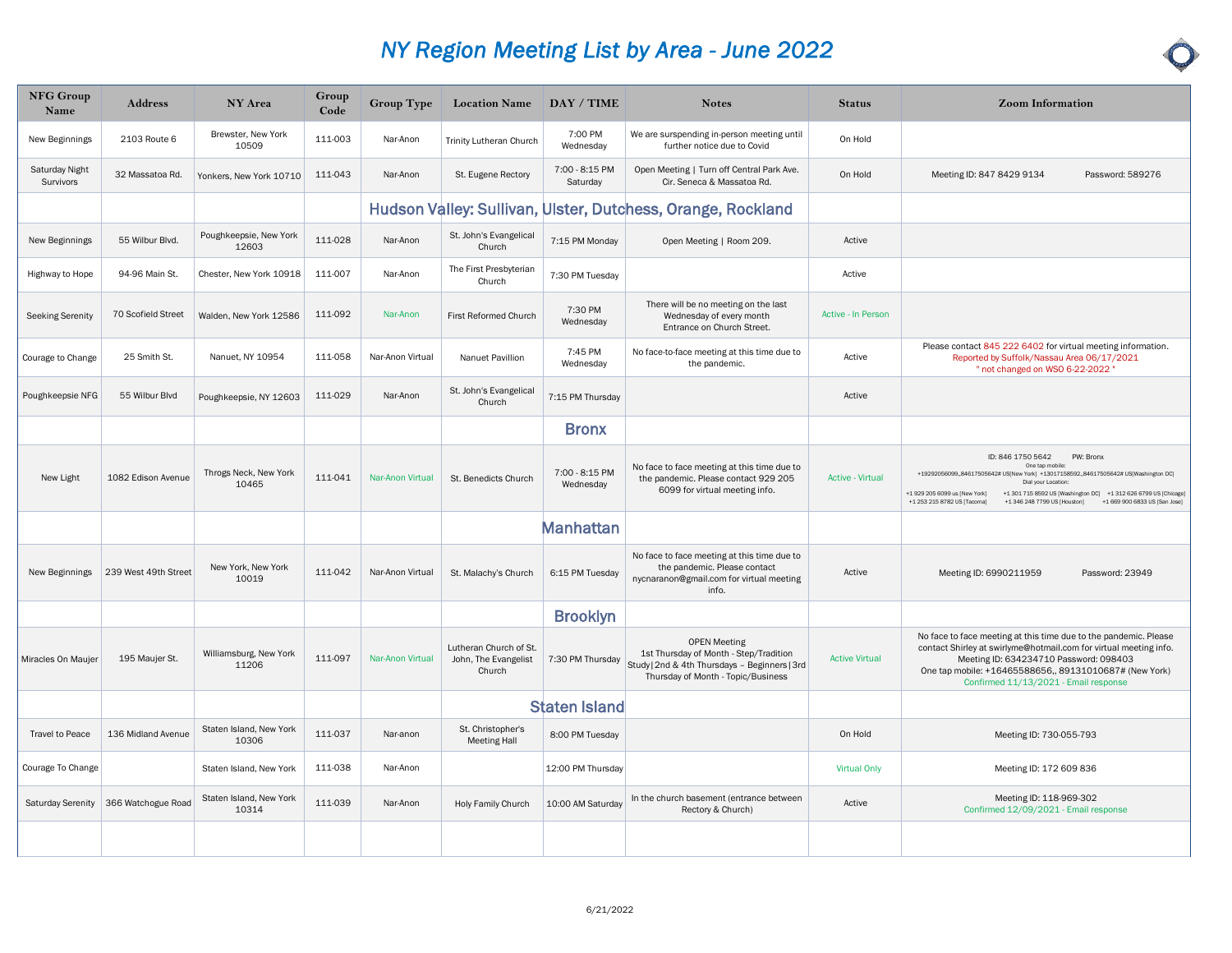| <b>NFG Group</b><br>Name                     | <b>Address</b>              | NY Area                                       | Group<br>Code | <b>Group Type</b>                      | Location Name   DAY / TIME                   |                             | <b>Notes</b>                                                                                                                                                                                                              | <b>Status</b>                           | <b>Zoom Information</b>                                                                                                                                                                                                                                                                                        |
|----------------------------------------------|-----------------------------|-----------------------------------------------|---------------|----------------------------------------|----------------------------------------------|-----------------------------|---------------------------------------------------------------------------------------------------------------------------------------------------------------------------------------------------------------------------|-----------------------------------------|----------------------------------------------------------------------------------------------------------------------------------------------------------------------------------------------------------------------------------------------------------------------------------------------------------------|
|                                              |                             |                                               |               |                                        |                                              | <b>Queens County</b>        |                                                                                                                                                                                                                           |                                         |                                                                                                                                                                                                                                                                                                                |
| Safe Harbor                                  | 86-45 Edgerton<br>Boulevard | Jamaica Estates, New York<br>11432            | 111-020       | Nar-Anon Virtual                       | <b>Bishop Malloy Retreat</b><br>House        | 7:30 PM Monday              | No face to face meeting at this time due to<br>the pandemic. Please contact<br>rdgellenbeck@gmail.com for virtual meeting<br>info.                                                                                        | <b>Active Virtual</b>                   | Meeting ID: 782 159 0756<br>Password: 091468<br>Confirmed 06/21/2022 - Email Response                                                                                                                                                                                                                          |
| <b>Never Alone</b>                           |                             | 154 - 24 26th Avenue Flushing, New York 11354 | 111-046       | Nar-Anon                               | St. Mels Catholic<br>Academy                 | 7:00 - 9:00 PM<br>Tuesday   | Address Changed 6-22-21- ""not changes on<br>WSO's Database as of 6-22-22                                                                                                                                                 | On Hold                                 |                                                                                                                                                                                                                                                                                                                |
| Forest Hills<br>Freedom Group                | 50 Ascan Avenue             | Forest Hills, New York<br>11375               | 111-015       | Nar-Anon<br>Nar<br><b>Anon Virtual</b> | Church in the Garden                         | 7:00 PM<br>Wednesday        | 1st Wednesday of the month -<br>Steps+Traditions   2nd, and 4th - Beginner  <br>3rd and 5th - Topic***Due to COVID-19 -<br>meetings will be on Zoom.                                                                      | <b>HYBRID</b><br>In<br>Person & Virtual | No face-to-face meeting at this time due to the pandemic. Please contact Ashley at<br>angeloa14@gmail.com for virtual meeting information.<br>(Reported<br>by NY Region 10-8-21)(WSO's database not changed 6-22-22)<br>Meeting ID: 829 6483 4859 Password: 674063<br>Confirmed<br>11/15/2021 - Email response |
|                                              |                             |                                               |               |                                        |                                              | <b>Nassau County</b>        |                                                                                                                                                                                                                           |                                         |                                                                                                                                                                                                                                                                                                                |
| The Serenity Group                           | 295 Main Street             | East Rockaway, New York<br>11518              | 111-014       | Nar-Anon                               | Hewlett-East Rockaway<br>Jewish Center       | 7:30 PM Monday              | Closed Meeting for family and friends<br>Newcomers meeting 7:00PM - 7:30PM  <br>General Meeting at 7:30PM                                                                                                                 | Active                                  | No face-to-face meeting at this time due to the pandemic. Please check<br>back periodically to find out when we will resume in-person meetings.                                                                                                                                                                |
| Step Into Serenity                           | 240 Haypath Road            | Old Bethpage, New York<br>11804               | 111-027       | Nar-Anon                               | Haypath Road<br><b>Community Center</b>      | 7:30 PM Monday              | Confirmed 6/17/2022 - Email Response                                                                                                                                                                                      | <b>Active - HYBRID</b>                  | https://zoom.us/j/105898670                                                                                                                                                                                                                                                                                    |
| Magic Chairs in<br>Manhasset                 | 48 Shelter Rock Road        | Manhasset, New York<br>11030                  | 111-022       | Nar-Anon Virtual                       | Unitarian Universalist<br>Church             | 7:30 PM Tuesday             | No face-to-face meeting at this time due to<br>the pandemic.                                                                                                                                                              | Active                                  | We will be joining the South Oaks/Amityville Family Group every Tuesday<br>at 7:30 please contact Mary at mjmruns@aol.com for virtual meeting<br>info. https://zoom.us/j/537533168?pwd=MURmdHM0ZjlzWkc3R<br>FFPODI4YzcvOT09                                                                                    |
| Hopeful in<br>Hicksville                     | 95 Stewart Avenue           | Hicksville, New York<br>11801                 | 111-019       | Nar-Anon                               | Parkway Community<br>Church                  | 8:00 PM Thursday            | Newcomer meeting at 7:30PM<br>Reported by Suffolk/Nassau Area<br>06/17/2022<br>" not changed on WSO 6-22-2022 "<br>Confirmed 6/17/2022 - Email Response                                                                   | <b>Active In Person</b>                 |                                                                                                                                                                                                                                                                                                                |
| Narateen Hicksville                          | 95 Stewart Avenue           | 3rd Floor Hicksville, NY<br>11801             | 111-064       | Narateen                               | Parkway Community<br>Church                  | 8:00 PM Thursday            |                                                                                                                                                                                                                           | On Hold                                 |                                                                                                                                                                                                                                                                                                                |
| <b>Saturday Morning</b><br>Courage to Change | 720 Merrick Avenue          | North Merrick, New York<br>11566              | 111-076       | Nar-Anon Virtual                       | Roman Catholic Church<br>of the Sacred Heart | 9:30 - 11:30 AM<br>Saturday | No face-to-face meeting at this time due to<br>the pandemic. Please contact Jennifer<br>jmilonetock@gmail.com for virtual meeting<br>info.                                                                                | Active                                  | Meeting ID: 950933574<br>Password: 317710                                                                                                                                                                                                                                                                      |
|                                              |                             |                                               |               |                                        |                                              | <b>Suffolk County</b>       |                                                                                                                                                                                                                           |                                         |                                                                                                                                                                                                                                                                                                                |
| New Hope                                     | 497 Pulaski Road            | Greenlawn, New York<br>11740                  | 111-016       | Nar-Anon                               | First Presbyterian<br>Church                 | 7:30 PM Monday              | 1st and 3rd Monday - Beginners + Topic  <br>2nd Monday - Topic   4th Monday Step                                                                                                                                          | Active                                  |                                                                                                                                                                                                                                                                                                                |
| Miracles On<br>Mondays                       | 185 South Country Rd        | Bellport, NY 11713                            | 111-072       | Nar-Anon                               | <b>Bellport United</b><br>Methodist Church   | 7:30 - 9:00 PM<br>Monday    |                                                                                                                                                                                                                           | <b>Active - Virtual</b>                 | Meeting ID: 2815662900<br>Password: Bellport<br>Confirmed 06/17/2022 - Email Response                                                                                                                                                                                                                          |
| Amityville NFG                               | 400 Sunrise Hwy             | Amityville, New York<br>11701                 | 111-040       | Nar-Anon                               | South Oaks Hospital                          | 7:30 PM Tuesday             | We meet in Auditorium - Front Room. 7:15PM<br>Beginner, 7:30PM Regular Mtg.   1st Tuesday,<br>Step Mtg.   2nd, 3rd, & 5th Tuesday, Topic Mtg.  <br>4th Tuesday, Speaker, Open   BEGINNERS ARE<br>WELCOME AT ALL MEETINGS. | On Hold                                 | https://zoom.us/j/537533168?pwd=MURmdHM0ZjlzWkc3R<br>FFPODI4YzcyQT09                                                                                                                                                                                                                                           |
| Amityville NFG<br>Narateen                   | 400 Sunrise Hwy             | Amityville, New York<br>11701                 | 111-040       | Narateen                               | South Oaks Hospital                          | 7:30 PM Tuesday             |                                                                                                                                                                                                                           | On Hold                                 |                                                                                                                                                                                                                                                                                                                |